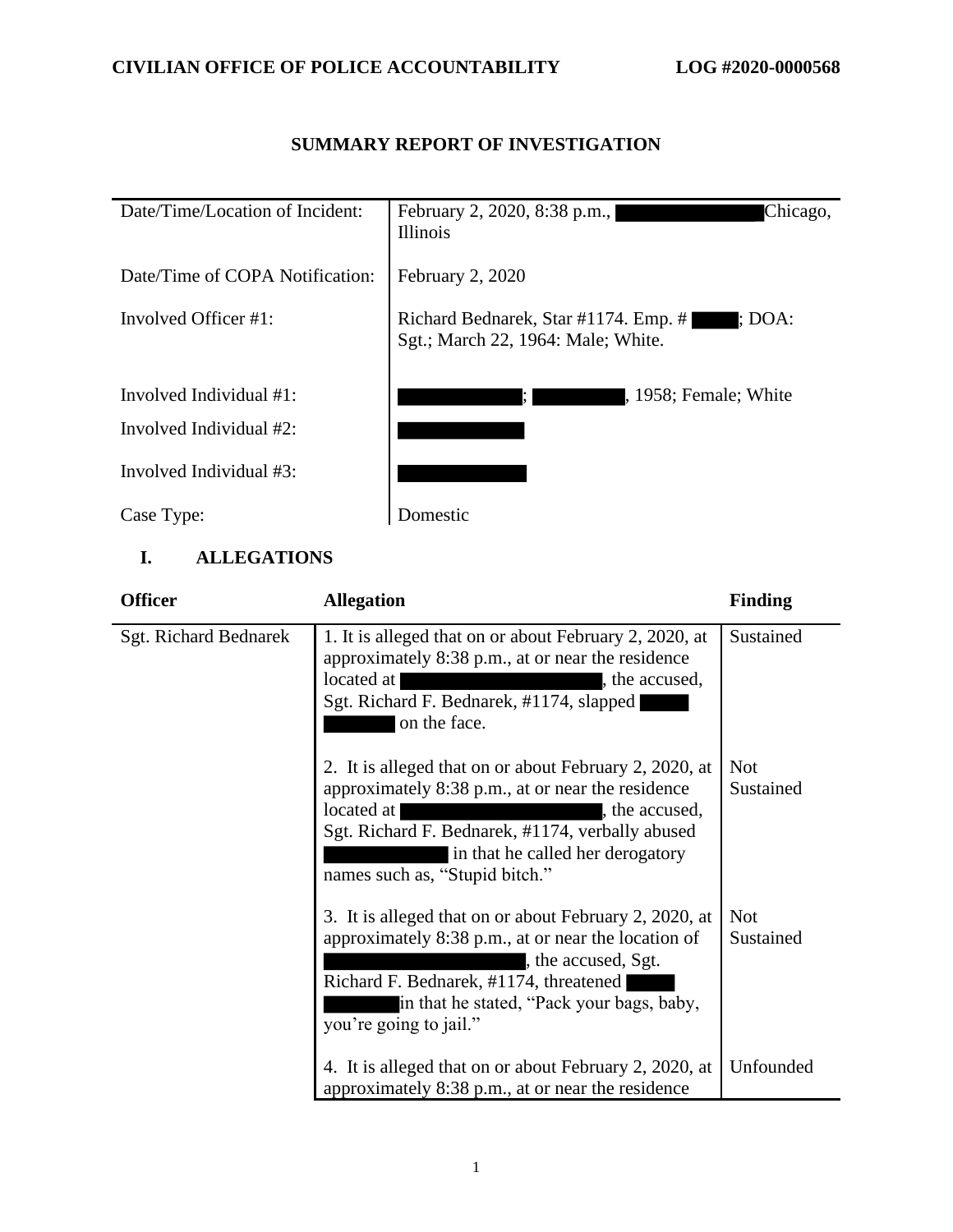#### **CIVILIAN OFFICE OF POLICE ACCOUNTABILITY LOG #2020-0000568**

located at  $\qquad \qquad$  , the accused, Sgt. Richard F. Bednarek, #1174, was intoxicated.

#### **II. SUMMARY OF EVIDENCE<sup>1</sup>**

In the **Initiation Report**, <sup>2</sup> Sgt. James Desmond, #2060, documented that he initially responded to the residence, response to Sgt. Richard Bednarek (hereafter Sgt. Bednarek) calling  $911<sup>3</sup>$  to report that  $\overline{\phantom{a}}$ , (hereafter who had been drinking alcohol, hit him and then drove away. was not on scene when Sgt. Desmond arrived. Sgt. Bednarek reported that consumed four bottles of wine and trashed the kitchen by throwing things around. He initially stated did not hit him but later stated she made incidental contact with his face as he attempted to stop her. He further reported that she struck his vehicle with her vehicle as she drove away. This was documented in **Case Reports, RD #JD1** (Domestic Battery)<sup>4</sup> and **RD #JD1** (Hit and Run).<sup>5</sup> It was noted that there were no visible marks on Sgt. Bednarek.

The **Body-Worn Camera** (BWC) recordings from this initial response to the residence<sup>6</sup> records Sgt. Bednarek meeting responding officers and relating essentially the same information. Sgt. Bednarek further states that this was on-going situation and that he was an idiot because he never signed complaints and stayed with **the complaints**. When asked if hit him, Sgt. Bednarek stated, "In the past, yeah. Today, maybe, nothing," and motioned towards his head.<sup>7</sup> When asked again if made contact with him, Sgt. Bednarek showed other pictures on his phone from earlier incidents, explaining that today was nothing like past incidents when she hit him.<sup>8</sup>

Approximately one hour later, Sgt. Bednarek called  $911^9$  again to report that had returned and was drunk. Sgt. Desmond returned and met in the driveway of Sgt. Desmond described her as appearing "distraught and intoxicated."<sup>10</sup> stated that she drank wine while watching the Superbowl and that the accused also had two to three drinks. had just returned home. previously went to the 008<sup>th</sup> District Police Station, which was too busy, so she left. On her way back to the residence, she stopped at a 7-11 Store and asked them to call the police. A **911 call**<sup>11</sup> was placed from the 7-11 Store at 6559 S. Archer for

<sup>1</sup>COPA conducted a full and complete investigation of this matter, including the interview of all pertinent civilian and officer witnesses, and the collection and review of digital, documentary, and forensic evidence. As part of COPA's ongoing efforts to increase case closure capacity, certain cases are summarized more succinctly in a Modified Summary Report of Investigation, pursuant to COPA Guideline Modified Summary Report of Investigation Template and Approvals, effective February 13, 2019.

 $2$  Att. 1

<sup>3</sup> Att. 13 & 25

 $4$  Att. 2

 $5$  Att. 41

<sup>6</sup> Att. 94 - 99

<sup>7</sup> Att. 96 at 2:50

<sup>8</sup> Id. at 7:10

<sup>9</sup> Att. 15 & 22

 $10$  Att. 1

 $11$  Att. 11, 90, 91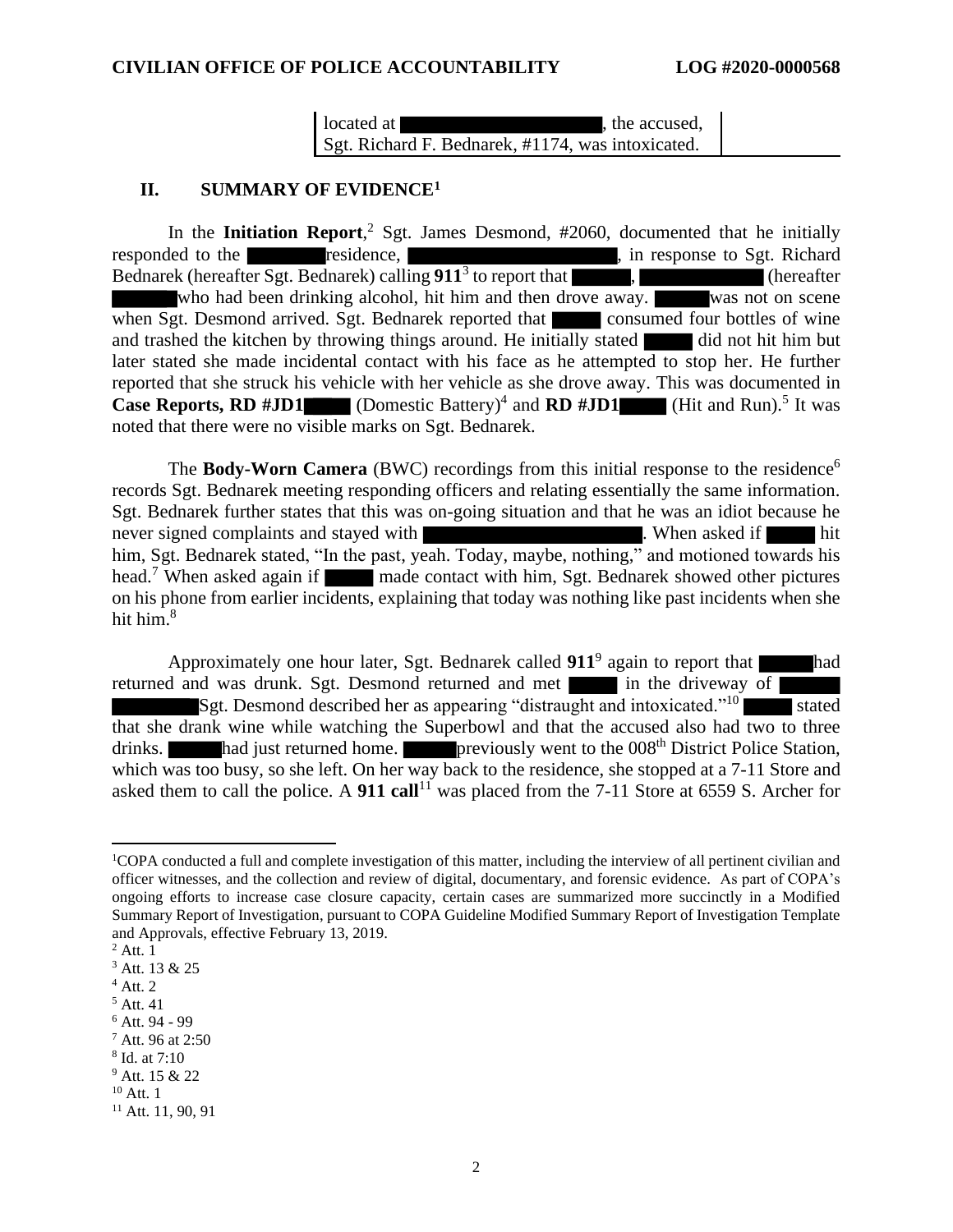at 8:33 pm. spoke with the OEMC call taker and said that Sgt. Bednarek assaulted her by slapping her face a half hour ago.

On scene, Sgt. Desmond observed a bloodied nose and lip on who alleged that Sgt. Bednarek slapped her on the face causing her injuries. Sgt. Desmond documented that Sgt. Bednarek stated **arrived** and boke liquor bottles in the kitchen, which Sgt. Desmond noted he observed.<sup>12</sup> This response was documented under a third **Case Report, RD #JD1** (Domestic Battery), and Sgt. Richard Bednarek was **arrested**<sup>13</sup> on signed complaint for Domestic Battery. The criminal case was dismissed, nolle prosequi, on October 14, 2020.<sup>14</sup> also obtained **Order of Protection #2** <sup>15</sup> against Sgt. Bednarek on February 19, 2020, which was vacated on October 14, 2020.<sup>16</sup>

**BWC footage** from the second police response<sup>17</sup> depicts essentially the same information. Additionally, repeatedly stated that she was tired of being slapped in the face.<sup>18</sup> At no time was **face clearly visible on their body worn camera recordings. However, Sgt. Desmond** notes that is bleeding from the mouth<sup>19</sup> and the responding officers note bruising and a bloody nose.<sup>20</sup> Sgt. Bednarek denied slapping adding that he would have started hitting her a long time ago if he was going to physically abuse her.<sup>21</sup> He later states, "Why would I beat her ass. I should beat her ass is what I should to, but I don't I never have and I'm not gonna start now."<sup>22</sup> Sgt. Desmond audibly indicated that he observed broken glass and walked into the kitchen to record the damage. However, there is no detailed views as Sgt. Desmond walked through the kitchen. Stated Sgt. Bednarek may have had a couple of beers. Sgt. Bednarek denied being intoxicated, stating that he had no beers that day and demanded a Breathalyzer Test. Sgt. Desmond ultimately followed Sgt. Bednarek to the station in separate vehicles.<sup>23</sup>

A **Breathalyzer Test**<sup>24</sup> was administered to Sgt. Bednarek on February 3, 2020, at 0:36 a.m., over 3 hours from the initial police response. His Blood Alcohol Content was 00.00.

- <sup>13</sup> Att. 4
- <sup>14</sup> Att. 14
- <sup>15</sup> Att. 17 & 18
- <sup>16</sup> Att. 14
- <sup>17</sup> Att. 81- 83
- <sup>18</sup> Att. 81 at 14:10

<sup>24</sup> Att. 49 & 100

 $12$  Att. 1

<sup>19</sup> Att. 82 at 5:20

<sup>20</sup> Id. at 10:30

 $21$  Id. at 7:00

<sup>22</sup> Id. at 11: 25

 $23$  Due to time constraints & the totality of the circumstances, COPA elected not to serve Sgt. Desmond with failing to call a Lieutenant to the scene and allowing Sgt. Bednarek to drive himself to the police station. COPA notes that Sgt. Bednarek did not appear visibly intoxicated on BWC and breathalyzer results showed a Breath Alcohol Content of 00.00.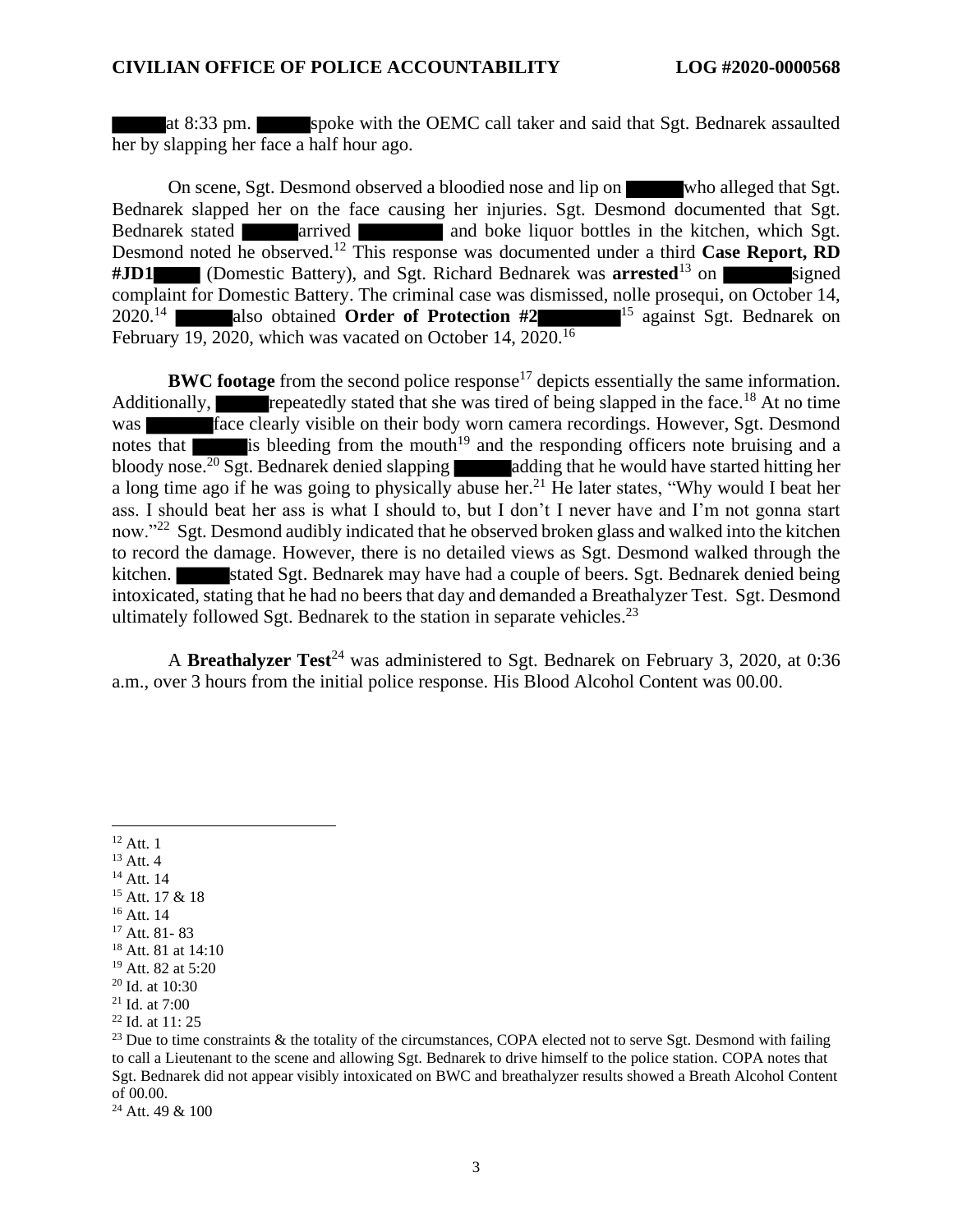**Evidence Technician photographs**<sup>25</sup> of were taken on February 2, 2020, at approximately 11:30 p.m., depicting the following injury to her nose.



Sgt. Bednarek submitted **photographs**<sup>26</sup> of damage caused to the rear passenger side of his truck. The pictures depict a smashed right rear bumper and passenger side bumper on the truck. Photographs of damage to rear bumper were also submitted. Sgt. Bednarek submitted photographs of four empty wine bottles from the first time he called the police, along with photographs of broken wine bottles on the same counter from the second time the police responded.

Sgt. Bednarek also submitted a twelve second **video**<sup>27</sup> from February 2, 2020, in which is seen leaving the residence through the kitchen door as she directed profanities at Sgt. Bednarek, including, "Goddamn piece of shit." Chicken wings and other items were observed on the floor, as was a soda can knocked on its side on the counter.<sup>28</sup>

The **Medical Records**<sup>29</sup> for document that she sought treatment in the Emergency Room of Adventist La Grange Memorial Hospital on February 3, 2020, at 1:52 p.m. after being assaulted on February 2, 2020. The records document had minimal pain after receiving direct blows to the bilateral face.<sup>30</sup> Redness to the left side of her face was noted but no open wounds were observed.<sup>31</sup> There was no bleeding observed.<sup>32</sup> reported that her husband, Sgt. Bednarek, slapped her on both sides of the cheeks during an argument.

 $25$  Att. 7

 $26$  Att.  $51 - 60$ 

 $27$  Att. 40

 $^{28}$  Sgt. Bednarek submitted more than 175 exhibits including case reports, photos, videos, and various recordings from previous incidents and IPRA/COPA investigations. These exhibits can be found in the Working Attachments file in the COPA Case Management System (CMS).

<sup>29</sup> Att. 37 & 38

<sup>30</sup> Att. 37 at 6

<sup>31</sup> Id. at 23

 $32$  Id. at 6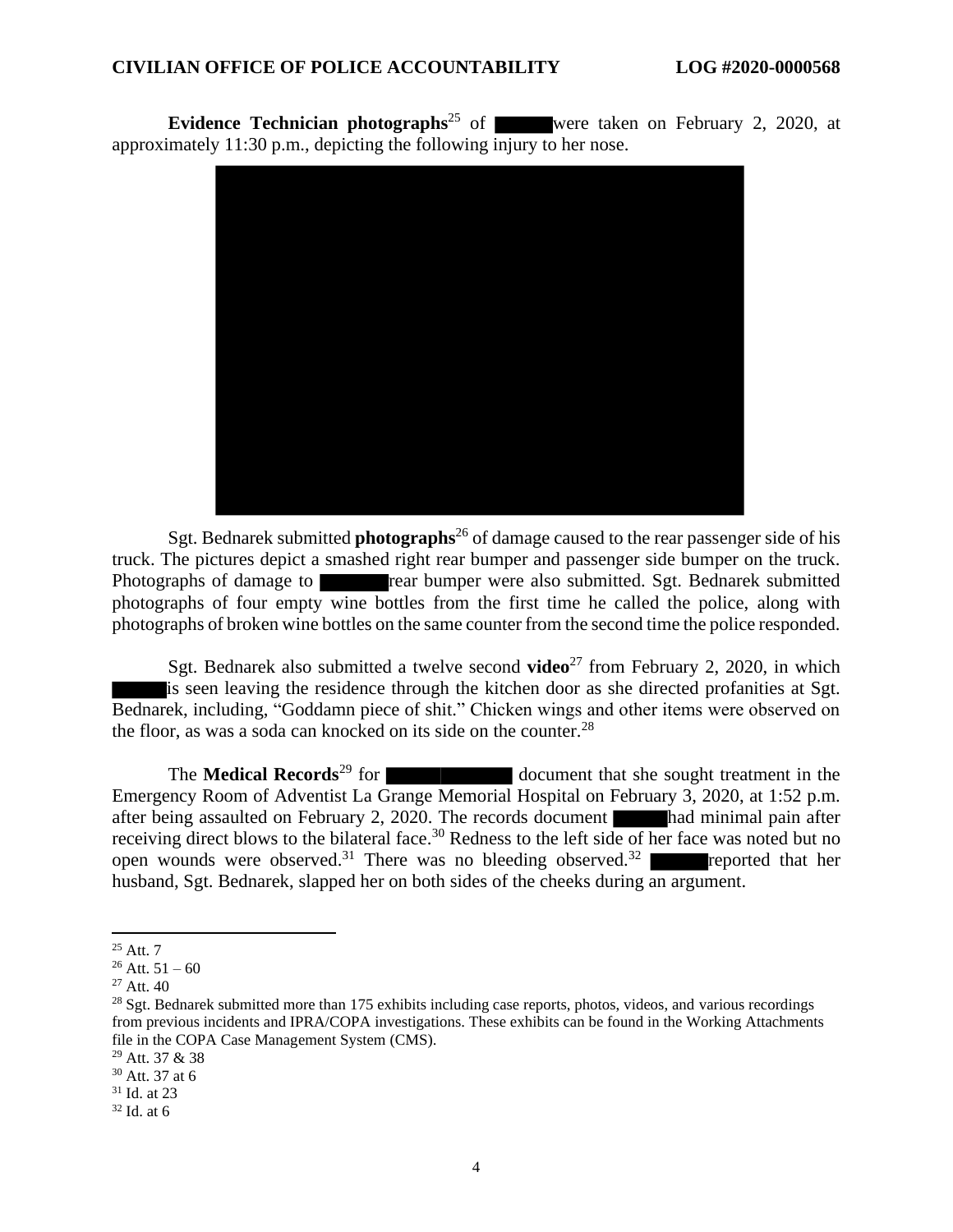Sgt. Bednarek submitted a **text message**<sup>33</sup> from that he received 1 year after this incident on, February 2, 2021. The text message read, "Happy Anniversary!!! I hope you've figured out I'm not a Stupid Bitch you should assault… Probably not … I'm sorry for you Rich Very very sorry Ps There is nothing wrong with Black People There is something wrong with White People like you."<sup>34</sup>

In **interview**<sup>35</sup> with COPA on October 15, 2020, she related essentially the same information she related to police and medical personnel. Stated that she was watching the Superbowl in the living room while Sgt. Bednarek was in the kitchen. Stated that she drank wine while she watched the game but denied being intoxicated. However, she stated that Sgt. Bednarek will always accuse her of being intoxicated. She further denied drinking four bottles of wine. **did** not recall if she threw items in the kitchen but noted she may have thrown something in the dining room. However, noted the dining room is next to the kitchen and the wall is open. Stated that Sgt. Bednarek is not a big drinker but that he had one or two beers during the game.

confronted Sgt. Bednarek about the \$150,000.00 debt that they owed for <sup>36</sup> Sgt. Bednarek walked into the dining room and stepped in front of her, blocking her, and slapping her face back and forth on the left and right sides of her cheeks repeatedly while telling her that she was a "stupid bitch."<sup>37</sup> He used his right and his left hand. did not remember how many times that she was slapped but thought it was more than ten times. **related that she did not touch Sgt. Bednarek.** 

stated that she just wanted to leave so she drove to the 008<sup>th</sup> District Station, stating she damaged his vehicle when she hit it with her vehicle as she drove away. did not stay at the  $008<sup>th</sup>$  District because she did not see anyone working and was scared. stated that her phone was dead, so she stopped at the 7-11 Store to have them call 911 for her. When returned to the residence, Sgt. Bednarek stated, "Pack your bags, baby, you're going to jail."<sup>38</sup>

When asked about the cut on her nose, stated that Sgt. Bednarek caused it when he slapped her. stated that she had photographs of black and blue marks on her cheeks that appeared a few days later that were also seen by her supervisor, .  $39$  Although COPA requested them, did not provide the photographs of the bruises on her face that she stated appeared days after February 2, 2020, incident.

<sup>33</sup> See Att. 32 -33

 $34$  Att. 33<br> $35$  Att. 8 & 9. initially declined to provide a statement to COPA until October 2020, eight months after the incident. Due to the Covid-19 pandemic, was interviewed via telephone.

<sup>36</sup> Att.9 at 10

<sup>37</sup> Id. at 11

 $38$  Id. at 16

refused to provide the name of her supervisor, the department she was employed at or any further information regarding this supervisor. She also vehemently did not want COPA to contact her place of employment because she did not want her workplace involved or her career affected.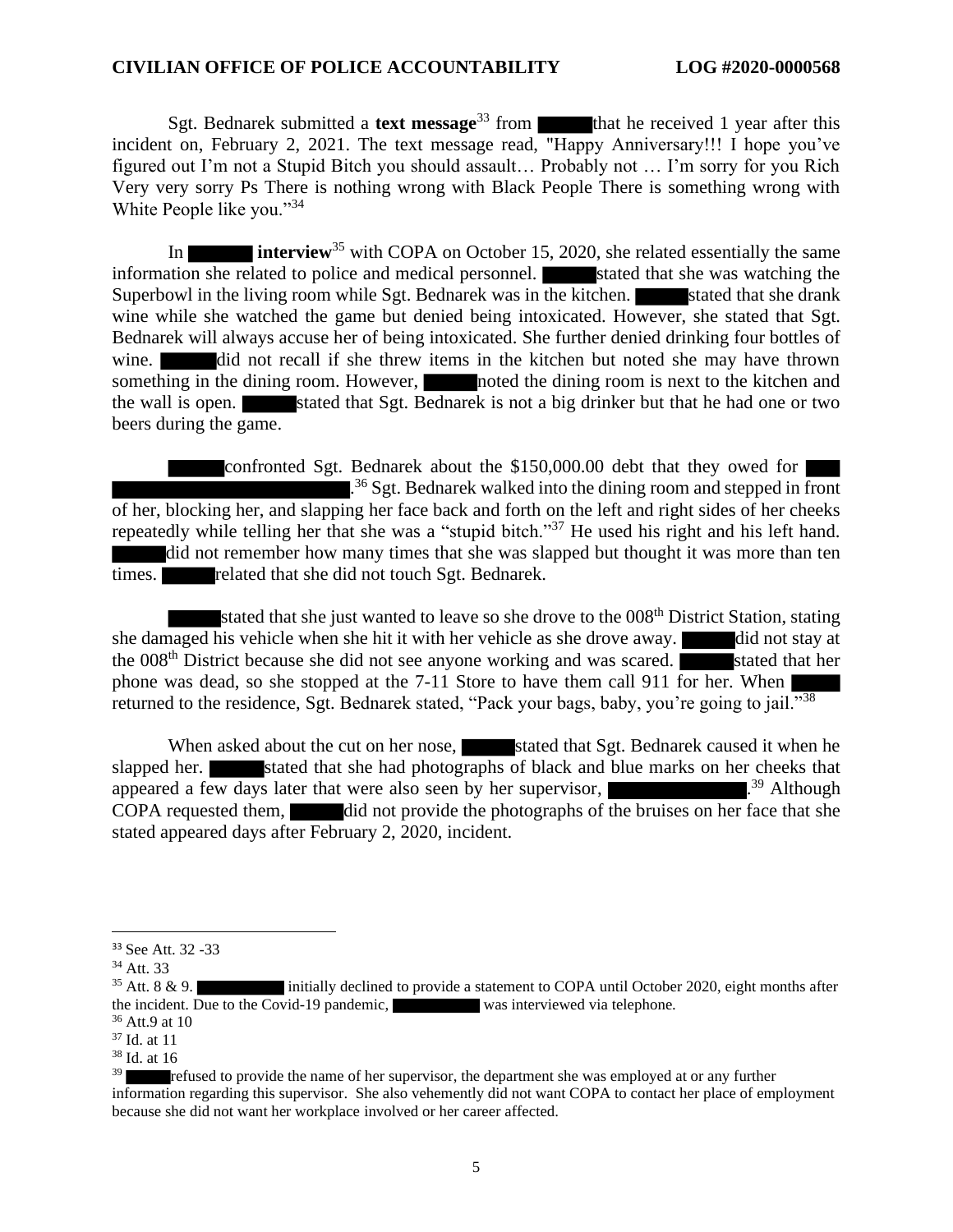#### **CIVILIAN OFFICE OF POLICE ACCOUNTABILITY LOG #2020-0000568**

In **Sgt. Bednarek's interview**<sup>40</sup> with COPA on January 25, 2021, he stated that when is sober, they have a civil relationship like other couples . However, when she drank, she became a different person who was verbally and physically abusive, especially toward him. Sgt. Bednarek stated that they went about their daily lives separately but estimated that she was intoxicated four to five times a week in the months leading up to February 2, 2020. He stated that he obtained case reports for when she trashed the house while intoxicated and battered him on November 30, 2019 and January 3, 2020.

Sgt. Bednarek stated that he worked overtime on February 2, 2020, and was drunk when he arrived home at 3:30 p.m. He walked the dogs and then prepared pizza and wings to snack on during the Superbowl. Speech was slurred as she called him names and insulted his family. Sgt. Bednarek stated that this was very typical behavior that he did not respond to. He went downstairs to the basement and watched the game while sat in the reclining chair upstairs, drinking wine until she passed out. He confirmed that she was asleep in the recliner when he went upstairs to get more food. Sgt. Bednarek stated that he did not consume any alcohol.

At approximately 7:26 p.m., he knew was up because he heard her throwing things around the house, which he also described as her usual pattern when intoxicated. He went upstairs where called him more names and continued throwing things, such as knocking the air fryer on its side. She asked him if he was going to call the police and he said that he was. She then hit him on the side of the head but did not leave any injuries. He related that he remined stationary and did not touch her at any time. **then** went to her car and drove away, striking his vehicle as she drove off. He called 911 and requested the police, who provided him with two case reports. Sgt. Bednarek stated that he never described hitting him as incidental contact, as was described in the police report.

At approximately 8:30 p.m., returned to the residence and smashed wine bottles in the kitchen. He went upstairs, where she called him names such as "piece of shit."<sup>41</sup> She also talked about the student loan debt that the family owed, which he stated occurred often when she was intoxicated. He called 911and told that the police were coming back. He also told her that he would sign complaints this time because she had gone too far. He then went downstairs to watch the game. When the police arrived, he was made aware of the allegations and went to the  $008<sup>th</sup>$ District, where he was given a Breathalyzer and arrested for Domestic Battery.

Sgt. Bednarek denied all the allegations. He further stated, "I did not slap at any time, and if I were to slap , you would have interviewed her when she woke -- came -woke up from unconsciousness in the emergency room. I've never struck  $\blacksquare$  <sup>242</sup> When shown the Evidence Technician photographs of Sgt. Bednarek stated that he did not cause the injury on the side of her nose and thought that it appeared to be scabbed. He denied the allegations made against him and requested that COPA speak with regarding

<sup>40</sup> Att. 27, 28, & 31

<sup>41</sup> Att. 31 at 39

 $42$  Att. 31 at 49-50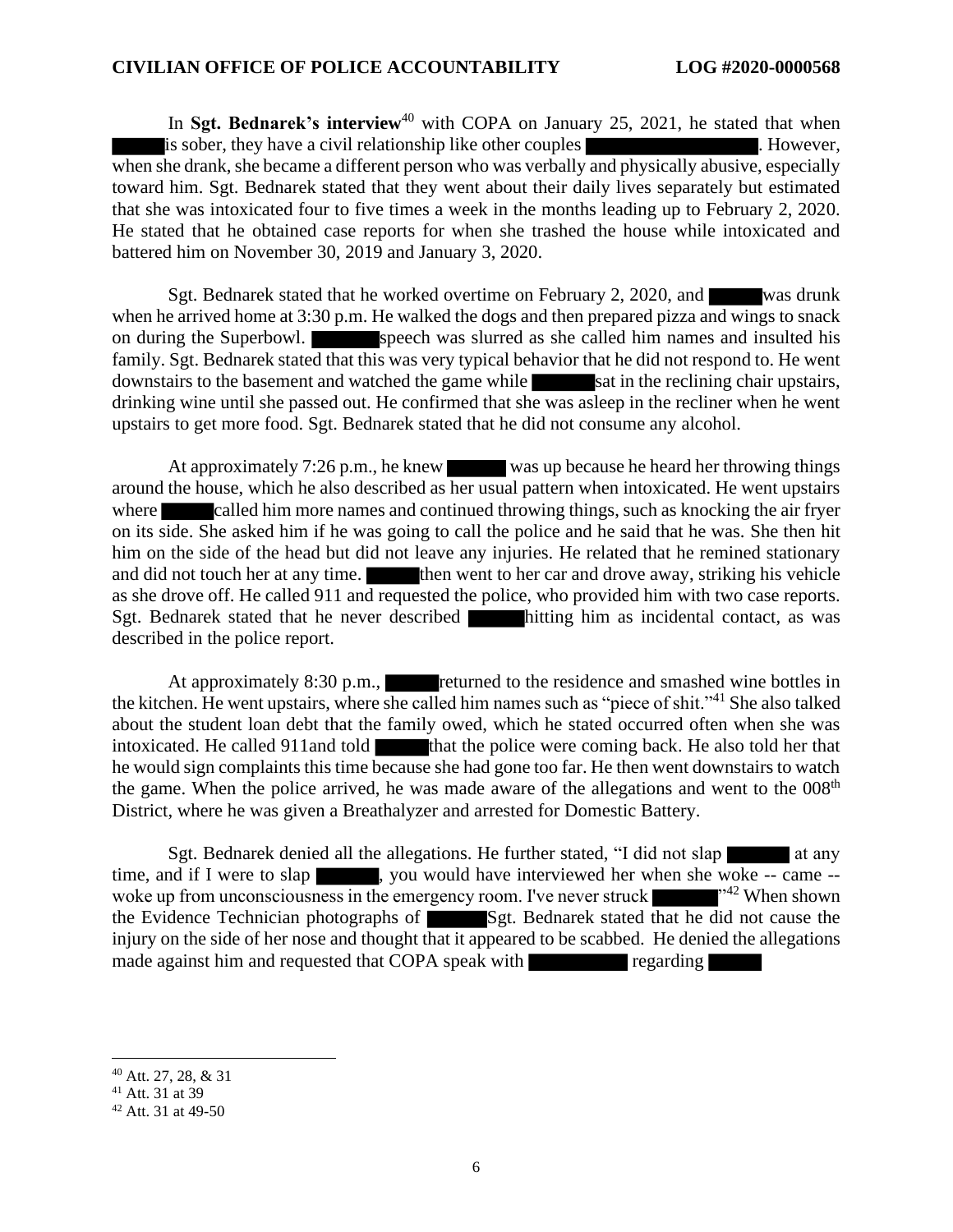In **interview**<sup>43</sup> with COPA on January 29, 2021, she stated she has resided In Nashville full-time since June 2018. She described the relationship with Sgt. Bednarek as good, while she enacted limited contact with due to her "abusive habits" when drank.<sup>44</sup> described as an alcoholic who became "vindictive" and "mean" when intoxicated.<sup>45</sup> receives communication from her mother but rarely responds or initiates contact.

stated that she knew obtained an Order of Protection against She stated should have obtained and Order of Protection against her mother a long time ago because she regularly physically abused him when she was drunk. The related that has had to restrain from attacking her in the past, but to her knowledge, never hit or returned her physical abuse. The also stated that she believed that intent was to get COPA to fire Sgt. Bednarek, so he would be forced to retire and she could collect his pension much sooner.

In **interview**<sup>46</sup> with COPA on February 2, 2021, related that on February 2, 2020, she was in Nashville with when she received drunken text messages from that she did not respond to. stated that Sgt. Bednarek called her to tell her that he was arrested for Domestic Battery. On February 3, 2020, Sgt. Bednarek picked her up from the airport and dropped her off at the corner of their family residence. Stated that she was very angry at over her having arrested and she would not speak to her. screamed at her, " beat the shit out of me, you don't care."<sup>47</sup> related had no marks, no bruising, and no indication of being beaten less than twenty-four hours after the alleged incident. Stated that she thought that there was liquid and broken glass all over the kitchen when she returned on February 2, 2020 but added that there was often broken glass and liquid in the kitchen after a night of  $\blacksquare$  drinking.

stated that she was going to accompany for the court date after returned from her cruise. When realized that was going to support got very angry and told that she would keep the charges going.

stated that she was at the residence in November or December 2020 when her mother asked for help with her phone. stated that she observed a text message sent by in which she wrote that she wanted Sgt. Bednarek fired so she could collect his pension sooner instead of waiting another seven years to get her half when he stopped working.<sup>48</sup>

<sup>43</sup> Att. 104

 $44$  Id. at 6

<sup>45</sup> Id. at 8

<sup>46</sup> Att. 29 & 105

<sup>47</sup> Att. 105 at 17

<sup>48</sup> obtained Order of Protection #20OP against on March 17, 2020, in which she alleged excessive use of alcohol, property damage, emotional abuse and verbal abuse. This order was vacated on July 7, 2020. See Attachments 34, 106 & 107.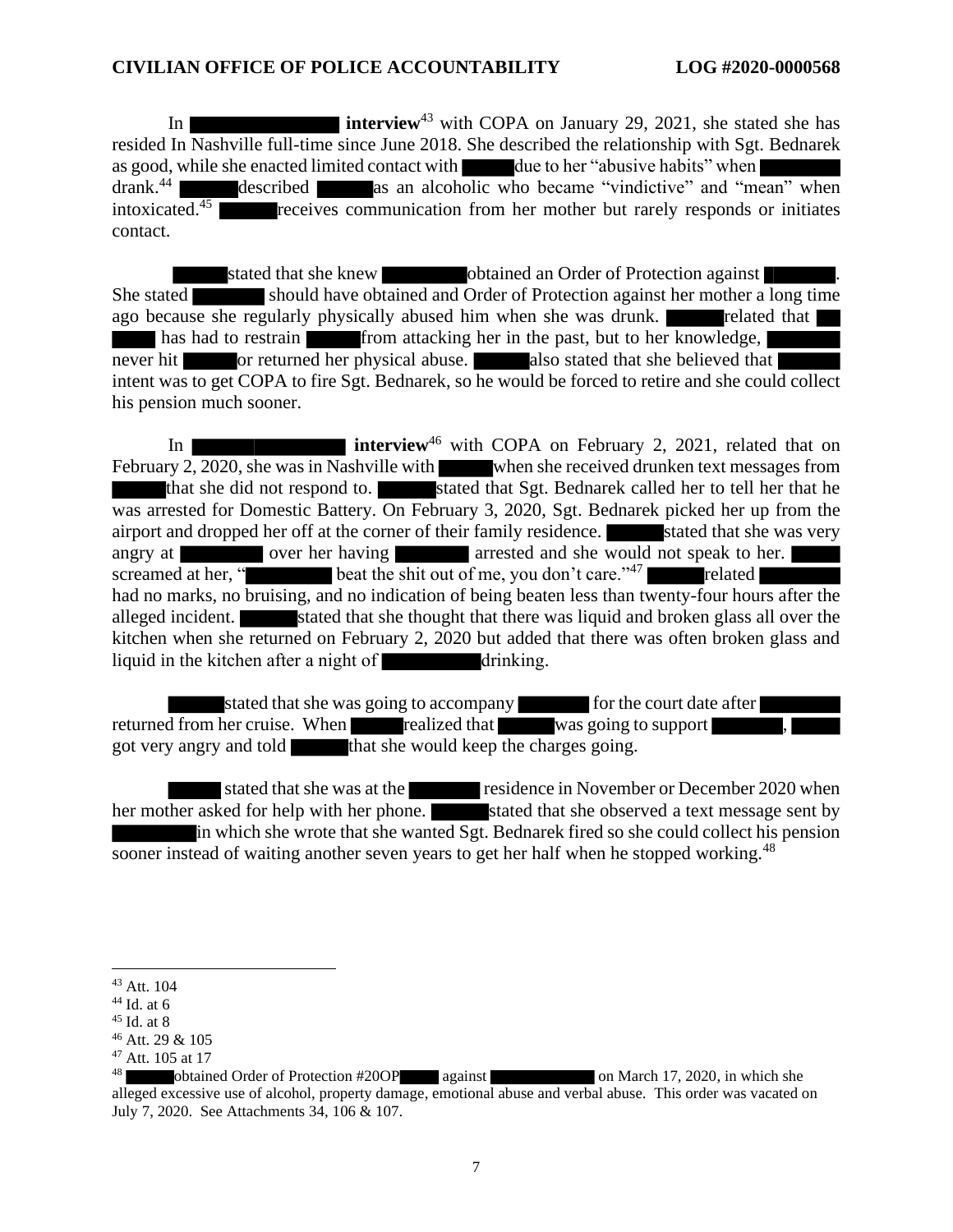#### **III. ANALYSIS AND CONCLUSION**

COPA finds that **Allegations #1** against Sgt. Bednarek, that on February 2, 2020, at approximately 8:38 p.m., he slapped on the face, is **Sustained**. There were no witnesses present during this incident. However, BWC recordings document responding officers noting visible injuries on **face** and bleeding from her nose and mouth. Evidence Technician photographs of  $\overline{f}$  further depict bleeding near her nose.  $\overline{g}$  stated Sgt. Bednarek caused the cut on her nose when he slapped her multiple times. Additionally, consistently reported being slapped numerous times about the face to the 911 call taker, responding officers, medical personnel, and COPA.

Although may have been intoxicated and thrown items around the residence, COPA does not find that this is evidence that she was not slapped about the face as she reported. admitted to throwing things and drinking. Neither these actions nor Sgt. Bednarek's account provide another possible cause for her injuries. Similarly, neither **prior** prior conduct or alcoholism, as reported by Sgt. Bednarek and his daughters, are evidence that this incident did not occur as alleged. COPA must consider the evidence as it pertains to solely this incident. Thus, based on the preponderance of the evidence, COPA finds that this allegation is Sustained.

COPA finds that **Allegations #2 and 3** against Sgt. Bednarek, that he called Bednarek derogatory names such as "stupid bitch" and threatened in that he stated, "Pack you bags, baby, you're going to jail," are **Not Sustained.** There are no witnesses to these statements. did not raise these allegations with the same consistency as her allegations that she was slapped, only raising them during her interview with COPA. Thus, there is insufficient evidence available to determine if these allegations did or did not occur as alleged, and these allegations are Not Sustained.

COPA finds that **Allegations #4** against Sgt. Bednarek, that he was intoxicated, is Unfounded.<sup>49</sup> Sgt. Bednarek denied the allegation. Although alleged that Sgt. Bednarek consumed alcohol while watching the Superbowl, the Breathalyzer administered to him, though hours after he allegedly consumed alcohol, was 00.00. BWC footage did not reveal signs of intoxication. Therefore, this allegation is Unfounded.

#### **IV. RECOMMENDED DISCIPLINE FOR SUSTAINED ALLEGATIONS**

#### **a. Sgt. Richard Bednarek**

#### **i. Complimentary and Disciplinary History**<sup>50</sup>

**1. Complimentary**: 3 Crime Reduction Awards (2004, 2009, 2019), 4 Attendance Recognition Awards, 8 Complimentary Letters, 1

<sup>49</sup> It should be noted that COPA did not initially serve Sgt. Bednarek with this allegation. When Sgt. Bednarek arrived for his statement with COPA, he requested that he be served with this allegation, stating he was initially served with this allegation by BIA under this log number when he was initially arrested and asked to submit to a Breathalyzer. Therefore, Sgt. Bednarek was served with the allegation and given the opportunity to respond to it during his COPA statement. See Att. 31 at 8- 12.

<sup>50</sup> Att. 109 & 110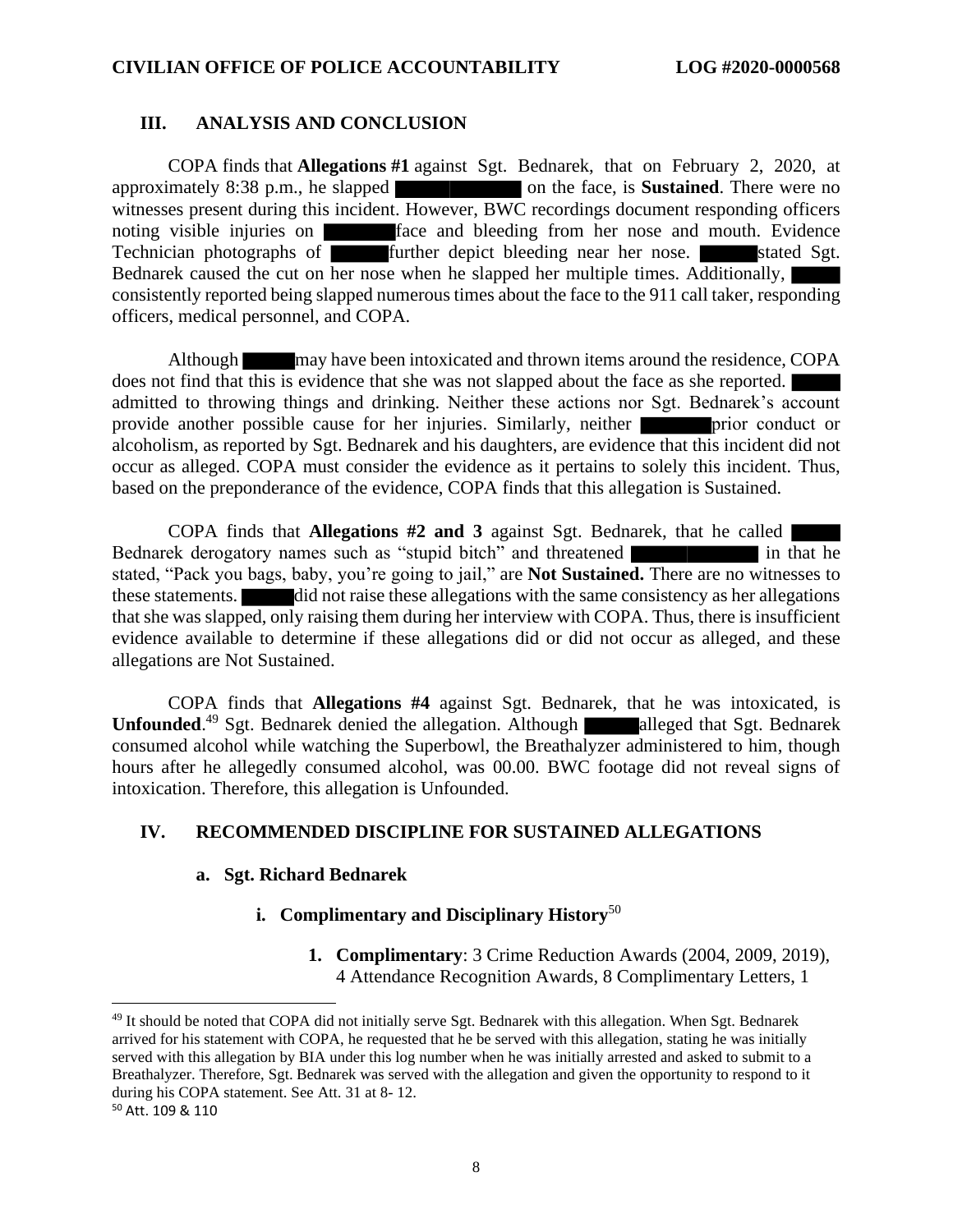DNC Convention Award, 4 Department Commendations, 1 Emblem of Recognition (Appearance), 13 Emblems of Recognition (Physical Fitness), 39 Honorable Mentions, 1 Life Saving Award, 1 NATO Summit Service Award, 1 Presidential Election Deployment Award (2008)

**2. Disciplinary**: 3-day Suspension Neglect of Duty/Conduct Unbecoming, 2 Sustained Domestic Incidents Pending Accused Appeal (1085650 & 1087478)

## **ii. Recommended Penalty, by Allegation**

**1. Allegation No. 1:** 60-day Suspension

Domestic violence is a serious offense, especially when committed by a sergeant responsible for upholding the law and supervising other officers. Sgt. Bednarek did not take responsibility for his actions. Therefore, COPA recommends a 60-day Suspension.

Approved:

\_\_\_\_\_\_\_\_\_\_\_\_\_\_\_\_\_\_\_\_\_\_\_\_\_\_\_\_\_\_\_\_\_\_ \_\_\_\_\_\_\_\_\_\_\_\_\_\_\_\_\_\_\_\_\_\_\_\_\_\_\_\_\_\_\_\_\_\_

7/27/2021

Matthew Haynam *Deputy Chief Administrator – Chief Investigator* Date